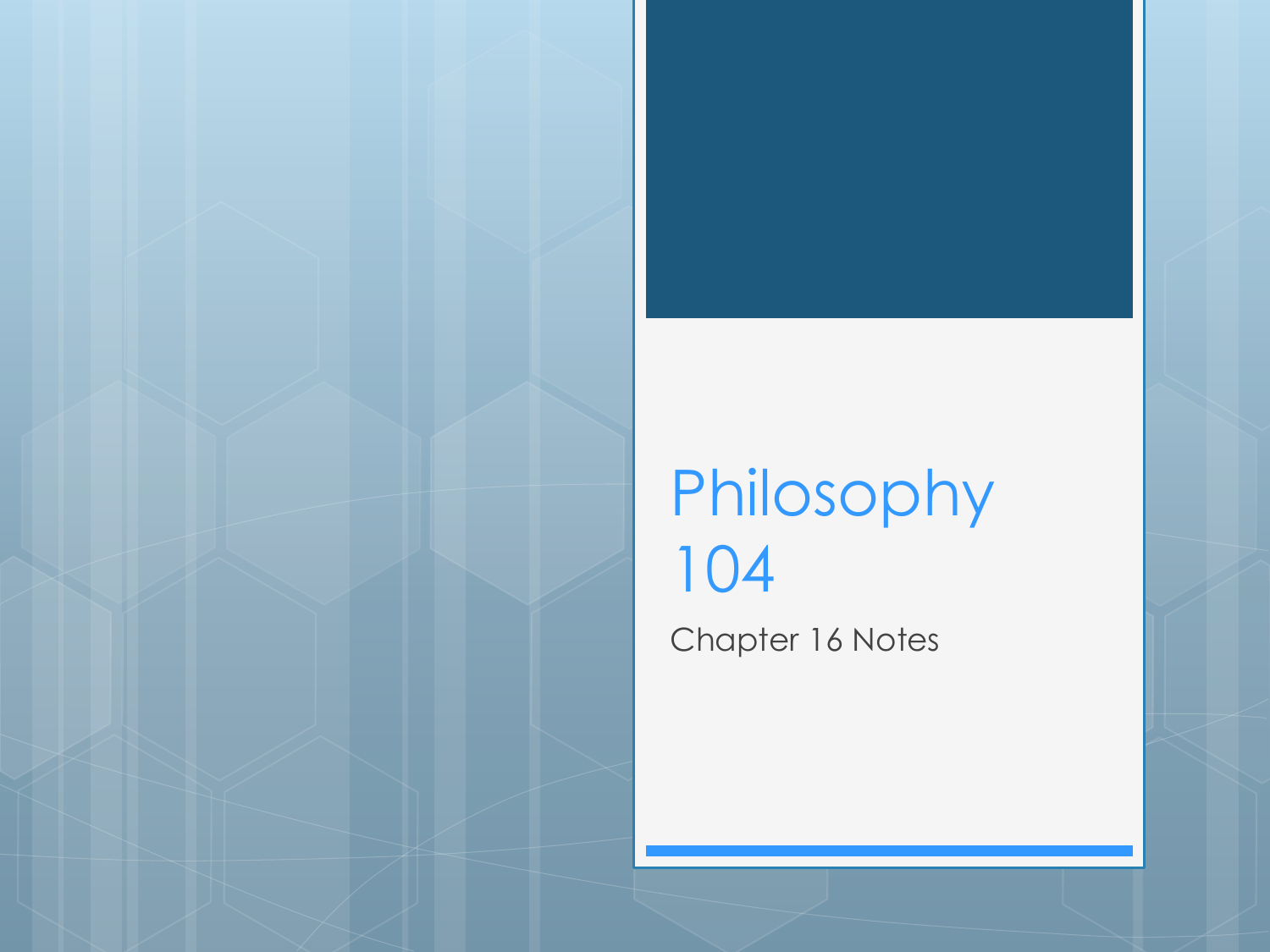# Fallacies of Vacuity

- Fallacies of vacuity result when a person's argument is just uninformative.
- Again, this can be the result of either deception or confusion.
- **o** These fallacies are fallacies because they fail to provide reasons for believing what they purport to support.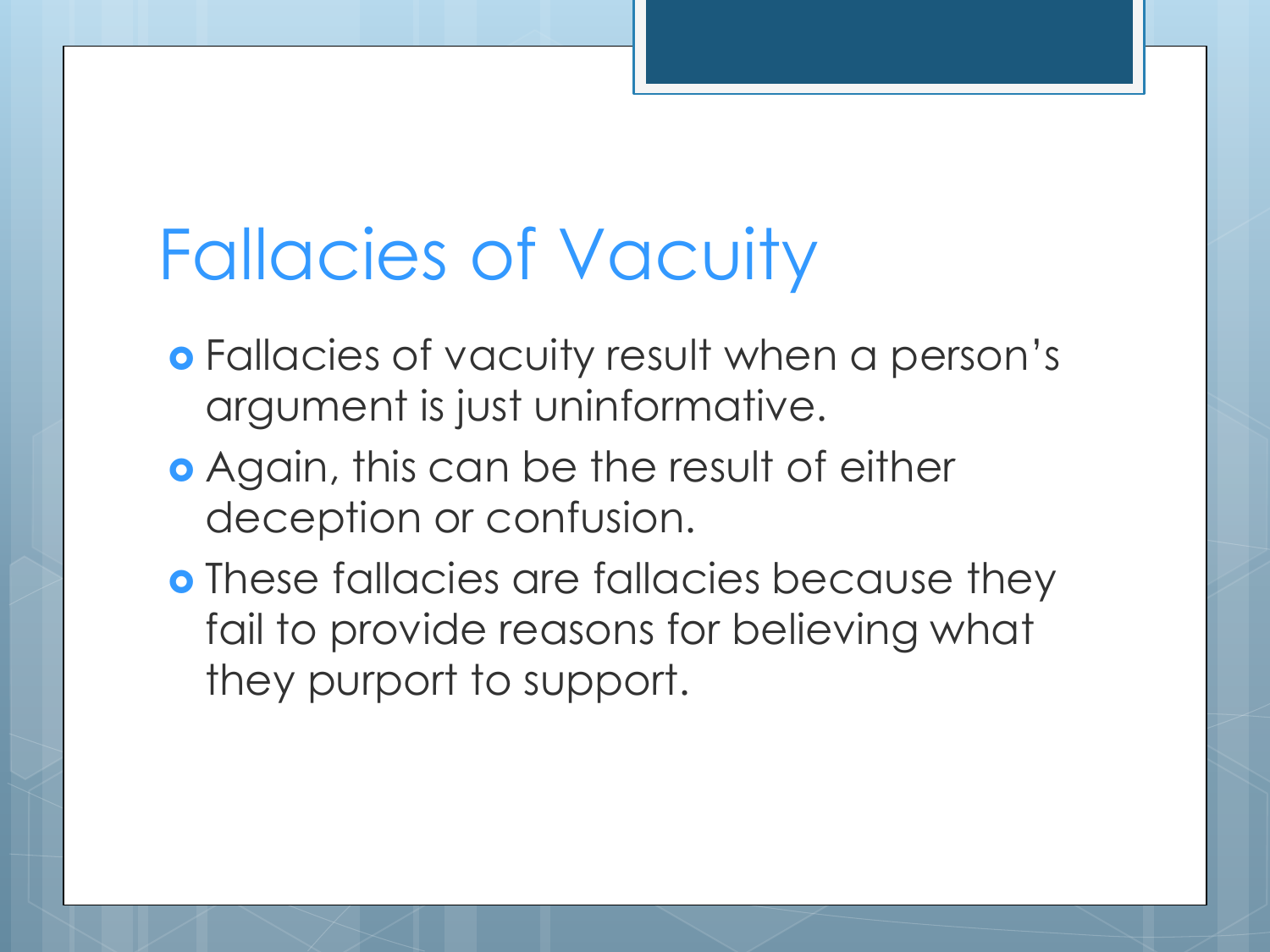# Circular reasoning

- o The simplest way of characterizing circular reasoning is when the explanation *just is* the thing being explained (but usually in different words).
	- **o** The reason that cigarettes are hard to give up is that they contain nicotine, which is addictive.
- o If in an argument, circular reasoning is when one of the premises *just is* the conclusion, though sometimes restated.
	- o The new highway is good for everyone because it would benefit everyone.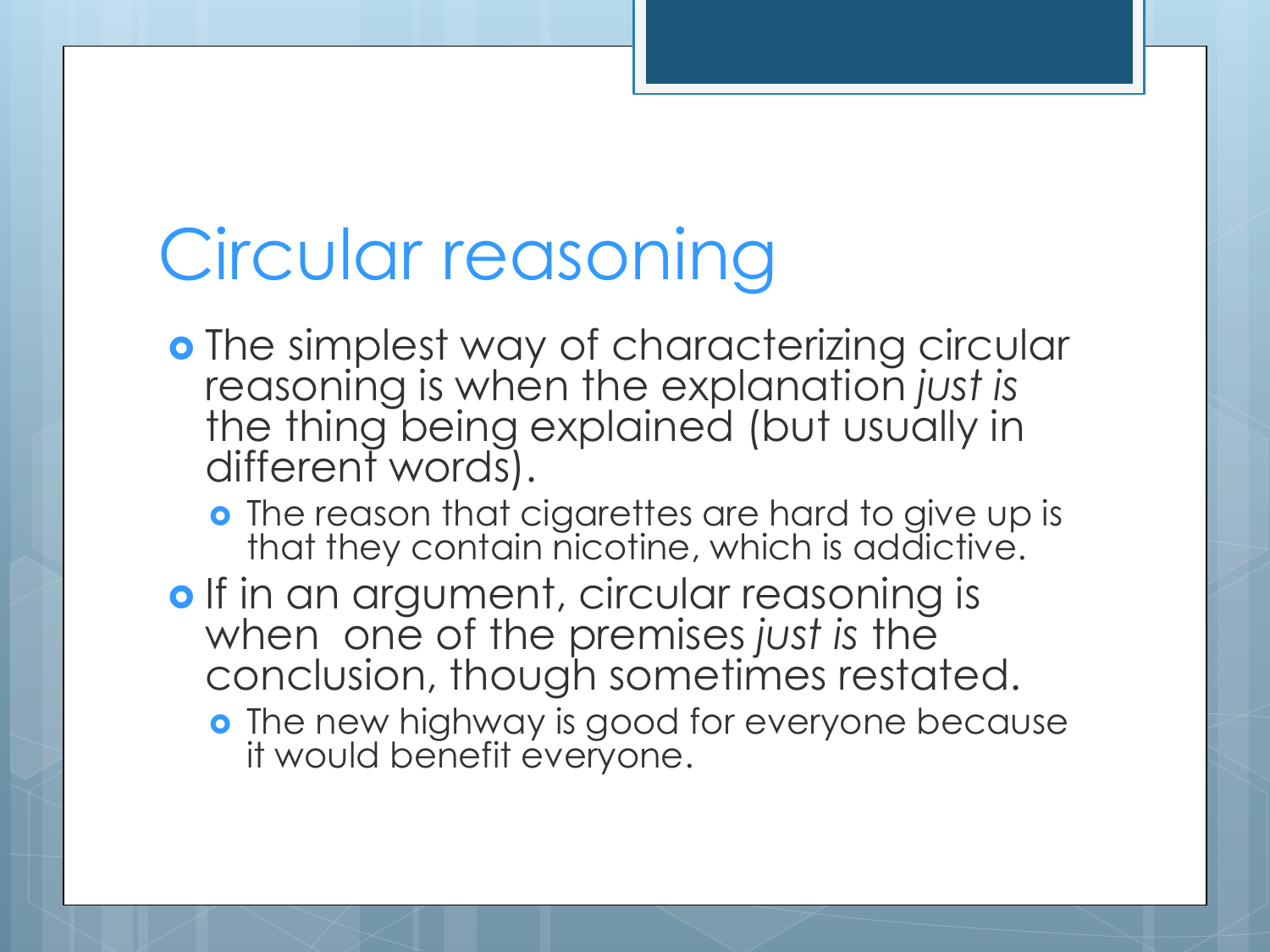# Begging the Question

o This is subtly different from circular reasoning in that circular premises *just are* the conclusions (though sometimes restated) while premises in questionbegging arguments are distinct from their conclusions, but cannot be believed without believing the conclusion.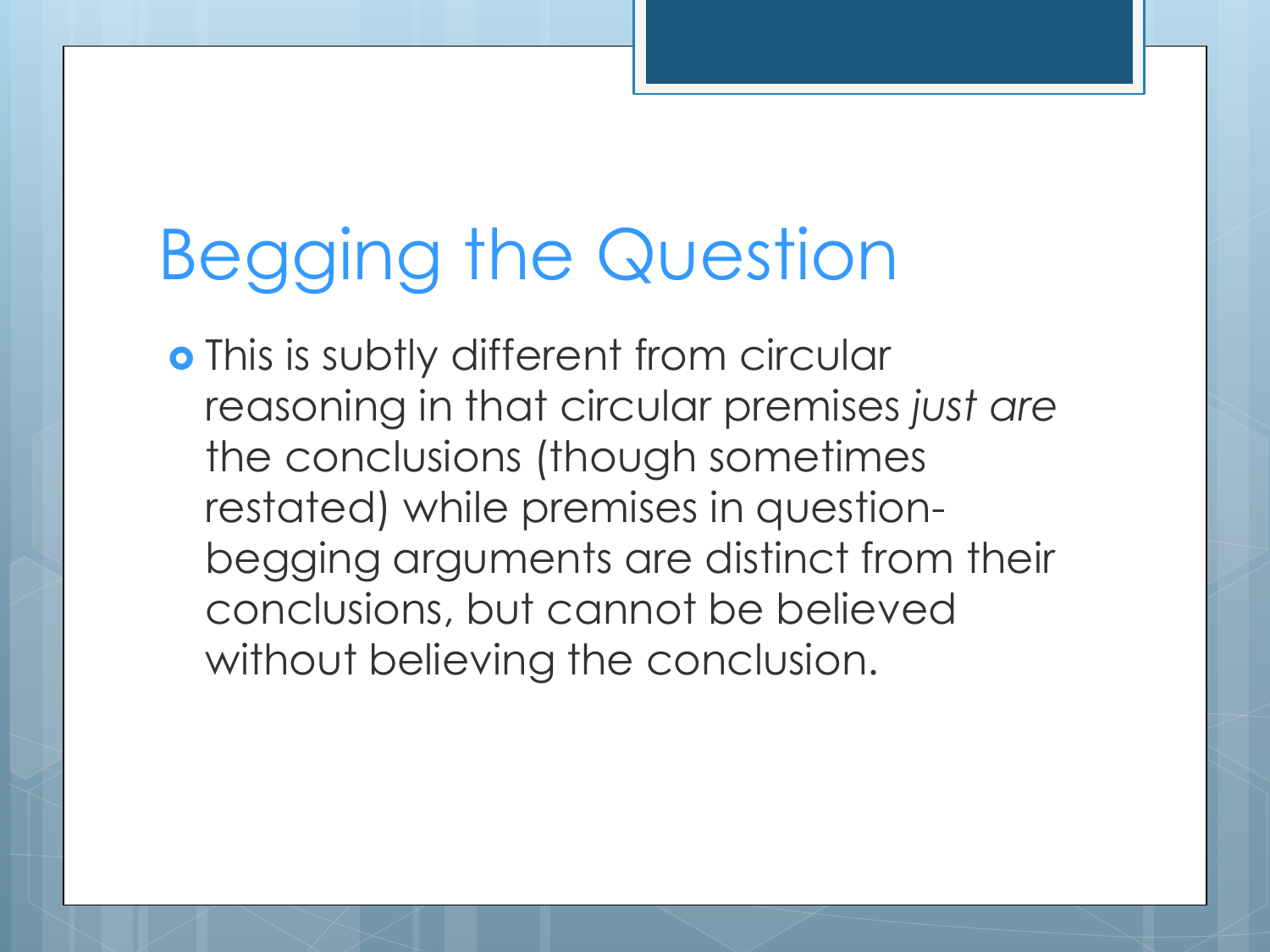#### Self-sealers

- Self-sealers are arguments or explanations who have all of their proof built in already.
- o The reason that this is a fallacy of vacuity is because any argument that can't be wrong in any circumstances doesn't tell us anything useful.